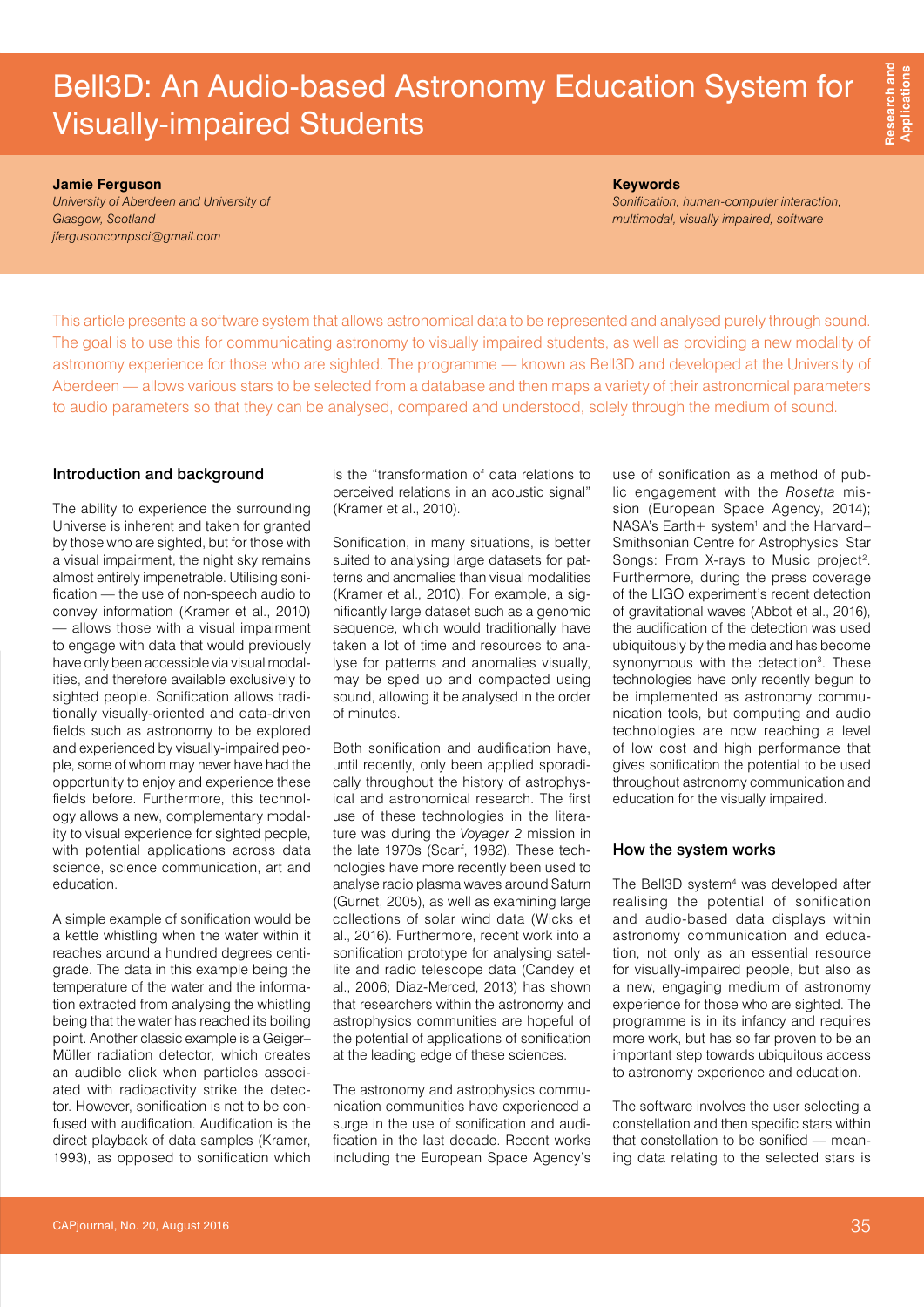transposed into audio signals. When stars are selected, their astronomical parameters such as magnitude, location, size and distance from Earth obtained from the SIMBAD database<sup>5</sup> (Wenger, 2000) are mapped onto audio parameters such as volume and pitch. The audio is spatialised, meaning that the user listening to the sounds perceives that these sounds are in three-dimensional space, with audio coming from particular areas around their head; the star's equatorial coordinates are used for this. This provides an engaging experience and gives the user an idea of where the star(s) reside in relation to Earth.

The sounds produced are simple and easy to analyse. For each star there are two sounds: a repeating "ping" sound and a continuous tone. Both can be turned on and off independently. The former encodes three data points within one sound — a star's distance from Earth, its location with reference to the Earth and its apparent magnitude — and the latter encodes one attribute — a star's colour index.

The ping represents distance, location and apparent magnitude data values in the following manner: The star's distance from Earth is represented sonically by how loud the ping is, with the volume of this sound being inversely proportional to the star's distance from Earth (the closer the star, the louder the sound); the star's location (based on its equatorial coordinates) is represented by the sound's perceived location in the three-dimensional sound space; and, finally, the star's apparent magnitude or brightness is represented by the pitch of the ping sound, the pitch being proportional to the star's apparent magnitude.

The second sound — the continuous tone which represents a star's colour index is represented sonically by the pitch of the continuous tone. The higher the pitch of the tone, the further towards the red end of the spectrum a star is, the lower the pitch, the further toward blue end.

This rather simple mapping of parameters allows the user to make basic assumptions about stars based on what they hear. For example, one can assume that Betelgeuse is a red star, based on the fact that the pitch of its tone sound is high, or that Proxima Centauri is closer to Earth than Sirius, because its "ping" sound is louder.



*Figure 1. The LIGO gravitational wave detection waveform, which was audified as a successful means of communicating the discovery in the media. Credit: LIGO Scientific Collaboration*

#### Additional applications of the system

The obvious, prevalent use for the system lies within astronomy education and communication, but uses within the arts have been discussed as potential further applications of the Bell3D software. Sonification and audification have been employed successfully within artistic endeavours attempting to explore ideas combining science and art on many occasions (Mast et al., 2015; Polli, 2005) and have been the basis of many sound artist's practice, such as Robert Alexander<sup>6</sup>, Mélodie Fenez<sup>7</sup>, Ryoji Ikeda<sup>8</sup> and Rory Viner<sup>9</sup>. Bell3D has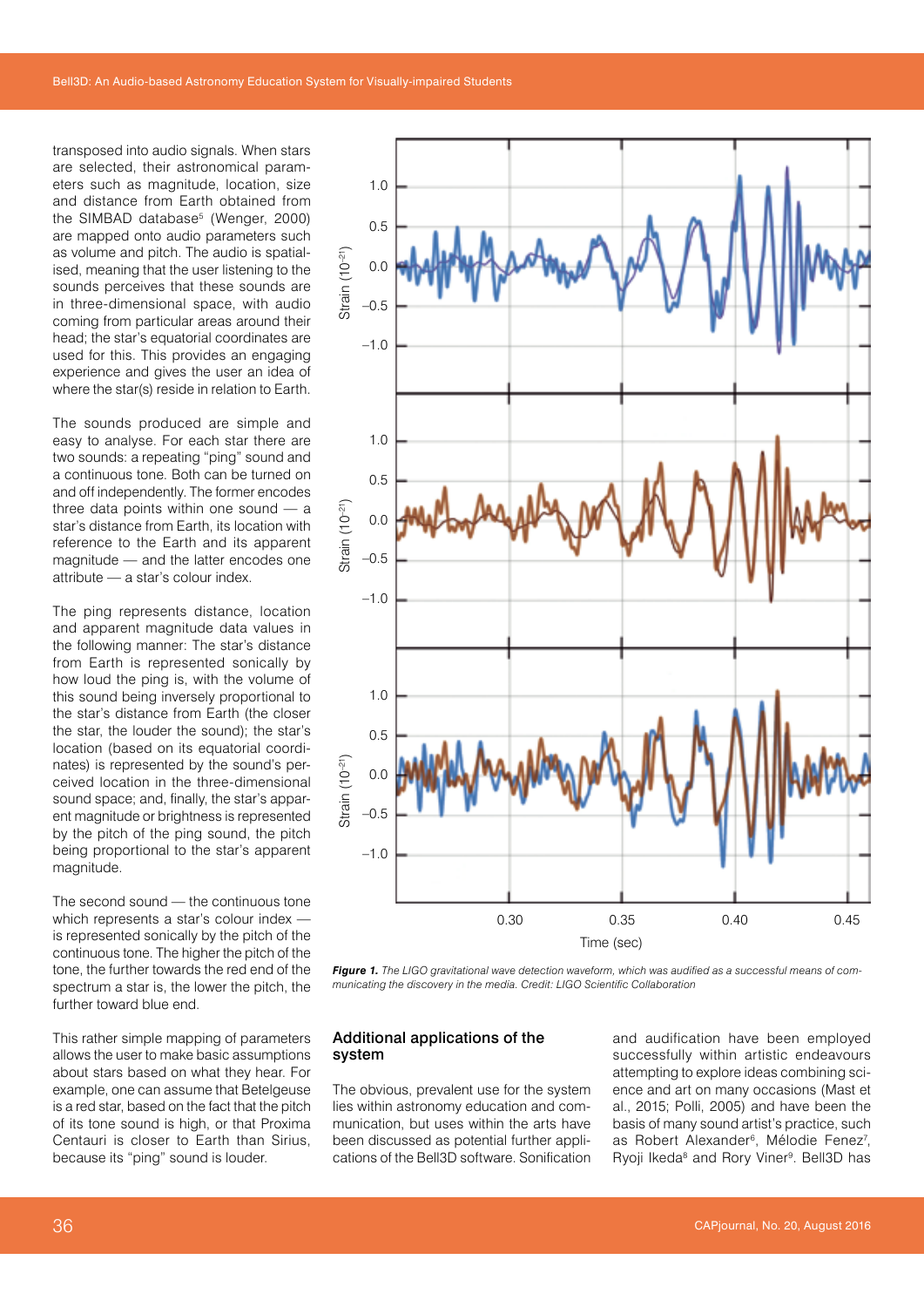the potential to be used in such a way in future either as a composition or performance tool for artists.

The system was used as an astronomyteaching resource by Dr Wanda Diaz-Merced of the Harvard–Smithsonian Centre for Astrophysics during a recent series of lectures and workshops at South Africa's national science festival, SciFest Africa<sup>10</sup>. Dr Diaz-Merced used sounds from the system to explain the basic ideas of sonification and how astronomical data can be portrayed via sound.

#### Future work

Development of the Bell3D system and, potentially, further astronomy-related sonification tools will continue during a project that will commence in August 2016, run in collaboration with the International Astronomical Union's Office of Astronomy for Development (OAD) in Cape Town, South Africa. During this project the software will benefit from input by researchers. educators and outreach specialists at the South African Astronomical Observatory, as well as being used in OAD-led astronomy lessons with students at the Athlone School for the Blind. This will allow for preliminary evaluation of visually impaired users' responses to and perceptions of the system's sonifications.

Work on the Bell3D system will be the basis of a PhD within the Multimodal Interaction Group at the University of Glasgow, Scotland, beginning in late 2016. Plans for additions to the system include: head-tracking to provide a more engaging experience for the user; functionality for planets, galaxies and other astronomical bodies to be sonified; and a completely "visual-free" interface, so that those with a severe visual impairment can use the system without a screen via the use of haptic technologies and speech recognition. This further research will focus much more thoroughly on investigating user perception and response to sonification within astronomy in both visually-impaired and sighted groups. The prototype described here is a useful preliminary investigation into the software technology needed to facilitate such sonification interaction, however it lacks thorough empirical analysis on response and perception.

Furthermore, as the University of Glasgow played a significant role in both the recent LIGO discovery of gravitational waves (Abbot et al., 2016) and the communication of it in the media, a collaboration between the multimodal group and the astronomers and astrophysicists involved at Glasgow will be discussed in the coming years. The media presence surrounding the LIGO



Figure 2. The magnetic field parameters of comet 67P/Churyumov–Gerasimenko, measured by ESA's Rosetta spacecraft, which were sonified and the resulting audio *used as the base for the highly successful blog post titled The Singing Comet13. Credit: Karl-Heinz Glaßmeier, Technische Universität Braunschweig, Germany*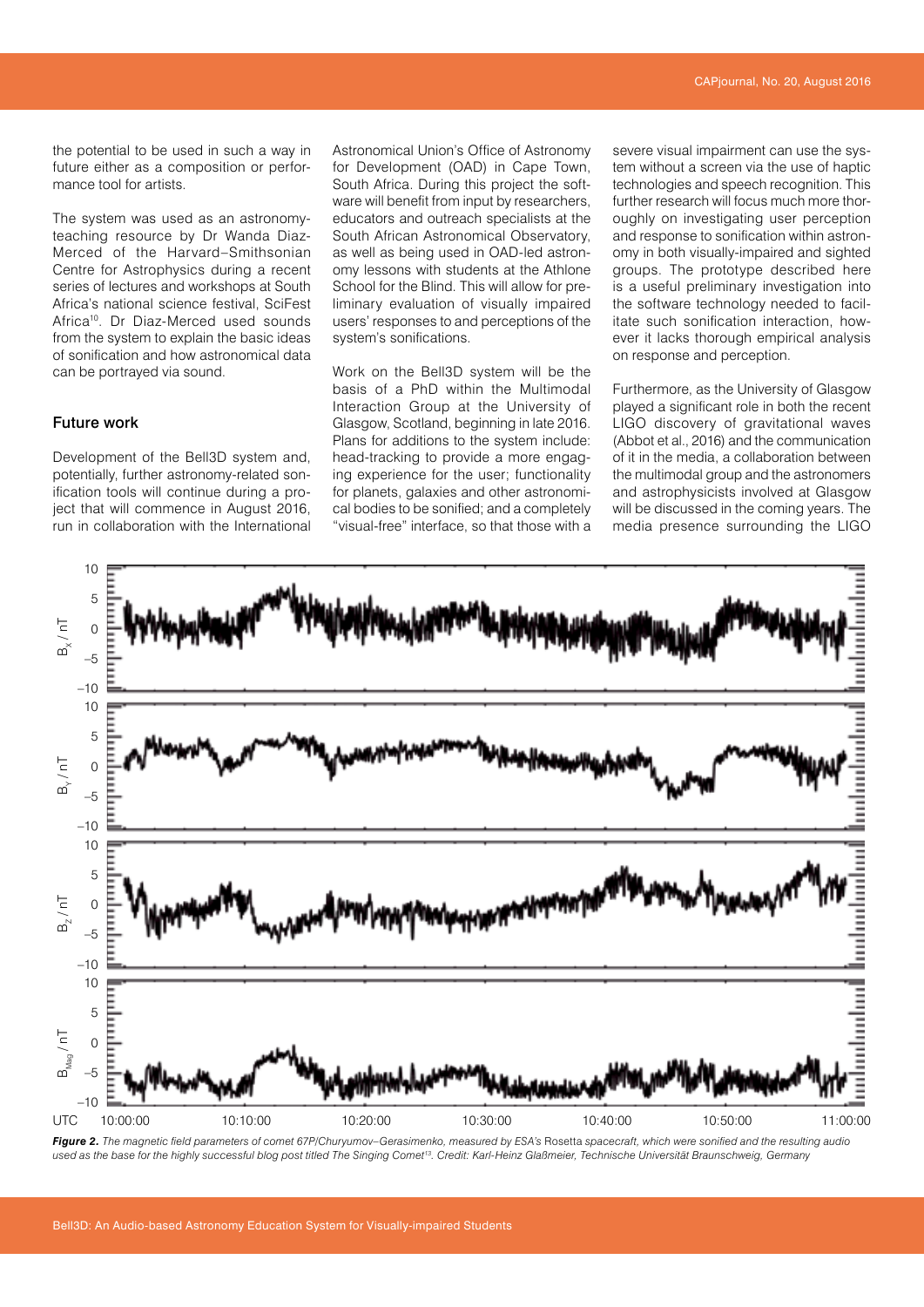

*Figure 3. Bell3D prototype running on OSX. Credit: Jamie Ferguson, University of Aberdeen*

discovery was a major win for sonification and audification as a science communication tool, therefore taking advantage of having both teams being based at the same university will allow us to capitalise on this success.

Discussions have also taken place with the Glasgow Science Centre Planetarium — one of the UK's foremost establishments for science communication — to potentially include sounds from the Bell3D system in exhibitions and presentations within the planetarium and science centre.

#### Conclusion

This system provides the opportunity for people of all ages with a visual impairment to access, experience and learn about basic astronomy and the night sky; an opportunity that should be accessible to everyone. With a wealth of new astronomical instruments becoming operational in the coming years, such as the James Webb Space Telescope<sup>11</sup> and the Square Kilometre Array<sup>12</sup>, and the ever-increasing ubiquity and accessibility of computing devices there have never been more opportunities to communicate astronomy to as many people as possible, regardless of disability.

As our telescopes, probes and satellites continue to provide an ever-increasing volume of data to be analysed, research into utilising more senses than the eye for data analysis is becoming increasingly vital. A more multimodal approach to data analysis will not only allow vast amounts of astronomical data to be analysed more efficiently, it will also begin to open the discoveries made, and the opportunity to make them, to people who mere decades ago would have had little opportunity to be involved with astronomy.

#### Notes

<sup>1</sup> NASA's Earth+ system: [http://prime.jsc.](http://prime.jsc.nasa.gov/earthplus) [nasa.gov/earthplus](http://prime.jsc.nasa.gov/earthplus)/

- <sup>2</sup> The Harvard–Smithsonian Centre for Astrophysics' Star Songs: From X-rays to Music project: [https://www.cfa.harvard.edu/sed/](https://www.cfa.harvard.edu/sed/projects/star_songs/) [projects/star\\_songs/](https://www.cfa.harvard.edu/sed/projects/star_songs/)
- <sup>3</sup> Audifications of LIGO gravitational wave detection: [https://losc.ligo.org/events/](https://losc.ligo.org/events/GW150914) [GW150914](https://losc.ligo.org/events/GW150914)/
- <sup>4</sup> Further details and sounds from Bell3D: <http://jfergusoncompsci.co.uk/research>
- <sup>5</sup> SIMBAD database: [http://simbad.u-strasbg.fr/](http://simbad.u-strasbg.fr/simbad) [simbad](http://simbad.u-strasbg.fr/simbad)/
- <sup>6</sup> Article by Michael Byrne, 2013 on Robert Alexander *Spaced Out: 'The Space Composer' is Making Music With the Sun*: [http://motherboard.vice.com/read/spaced](http://motherboard.vice.com/read/spaced-out-making-music-with-the-sun)[out-making-music-with-the-sun](http://motherboard.vice.com/read/spaced-out-making-music-with-the-sun)
- <sup>7</sup> Sound artist Mélodie Fenez: [http://www.a-melodie.com/](http://www.a-melodie.com)
- <sup>8</sup> Sound artist Ryoji Ikeda: [http://www.ryojiikeda.com/](http://www.ryojiikeda.com)
- <sup>9</sup> Sound artist Rory Viner: [http://rory-viner.tumblr.com/](http://rory-viner.tumblr.com)
- <sup>10</sup> Video of SciFest lecture: [https://www.you](https://www.youtube.com/watch?v=QilOFTvCTzA)[tube.com/watch?v=QilOFTvCTzA](https://www.youtube.com/watch?v=QilOFTvCTzA)
- <sup>11</sup> James Webb Space Telescope: <http://www.jwst.nasa.gov>/